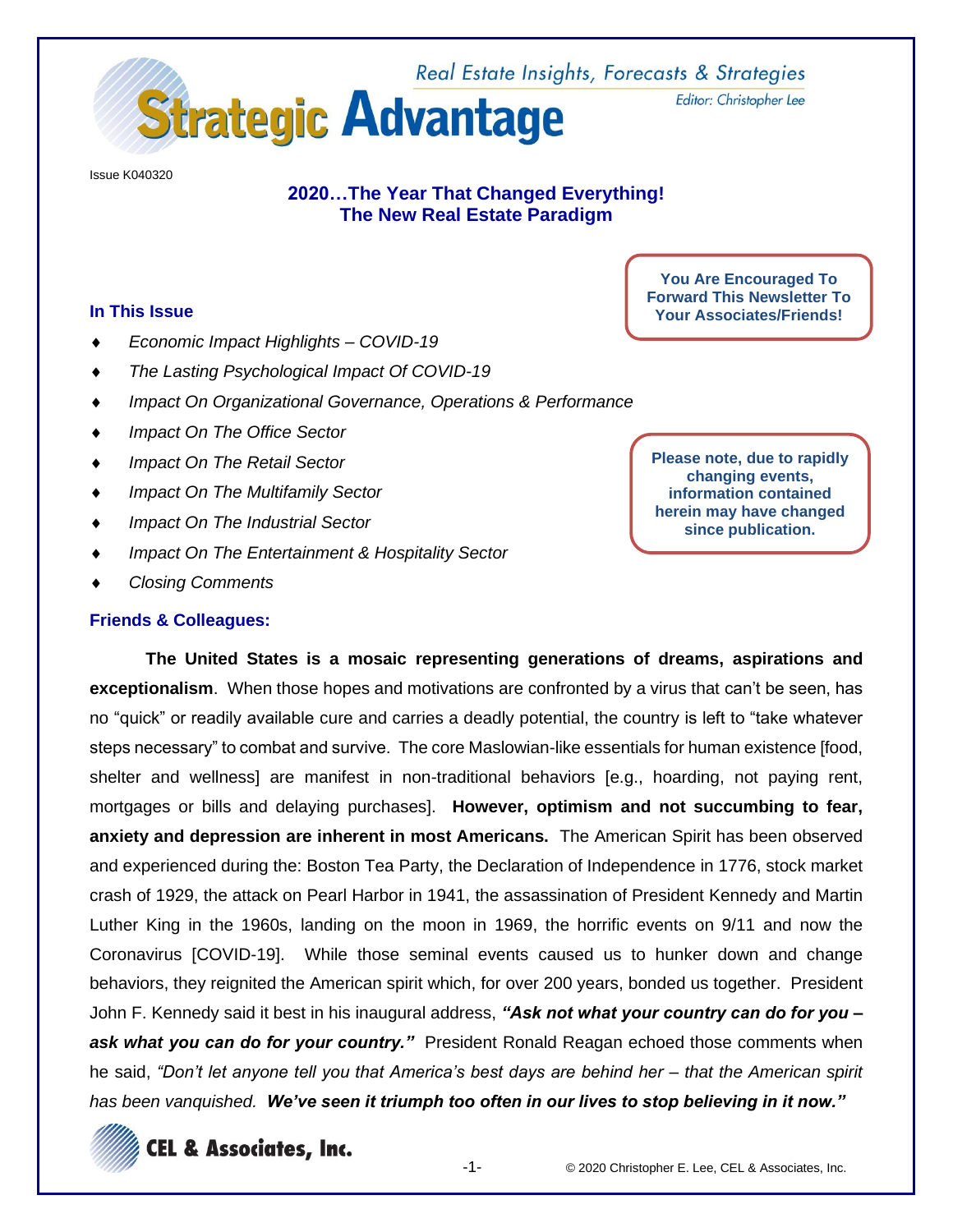## **Key Provisions Of COVID-19 Stimulus Bill Enacted March 27, 2020**

- ➢ Allows 5-year carryback of net operating losses [NOL] for non-REIT business for 2018, 2019 and 2020.
- ➢ Increases the limitation on deductible business interest from 30% to 50% of EBITDA for 2019 and 2020.
- ➢ Excludes from income the cancellation of debt related to new, emergency small business loans.
- ➢ Provides small businesses [tenants] with \$367 billion in loan assistance.
- ➢ Provides payments to many individuals and families, extends unemployment insurance and other social safety net programs.
- $\triangleright$  Lifts reductions in paper losses for three years.

*GSEs will allow lenders to grant forbearance for up to three months to borrowers experiencing hardship due to COVID-19.*

Source: CEL & Associates, Inc. and NAIOP.

6

And one of my favorite quotes from Winston Churchill, whose mother was American: *"Success is not final, failure is not fatal: it is the courage to continue that counts."* **Courage in these times is a decision, not an option**. Today, the Coronavirus is a war, not a brief, moment-in-time emergency.

Uncertainty creates anxiety and frugality, and generational differences reveal a compendium of emotional pessimism and optimism. Major events, such as **COVID-19, will (re)shape society, public consciousness and the real estate industry for decades [not years] to come.** The post-COVID-19 world will bring clarity to what Nassim Taleb called a "black swan event," i.e., the probability of its occurrence is very low, but the impact is immense.

**Financial insecurity, unemployment [real or feared] and how we live have a profound influence on our identity…as individuals and as a society**. Where and how we work, where and how we shop, where and how we live and where and how we spend our leisure time is forever changed. **COVID-19 sparked a debate over human rights, property rights, privacy rights, societal rights and government rights**. The pace, impact and lasting changes will reverberate within every market and every asset class. Ironically, or perhaps just great timing, the real estate cycle, which peaked in 2019, was already faced with a tsunami of transformative events occurring simultaneously…**the Coronavirus just accelerated many gradual changes into light speed transformations**. From PropTech to consolidation, from legacy exits to the emergence of new competitors, from business as usual to business with a purpose and from Big Data to AI and AR, the real estate industry in 2020, as a result of COVID-19, will change. What once was is no longer a certainty. What we could rely upon is no longer reliable. What we could "count on," is now a memory. **We are in uncharted waters**. The time to change is now…tomorrow is too late. **Your ability to shape your future should be your #1 priority. You can't change yesterday, but you can seize the moment and create the future you want it to be**.

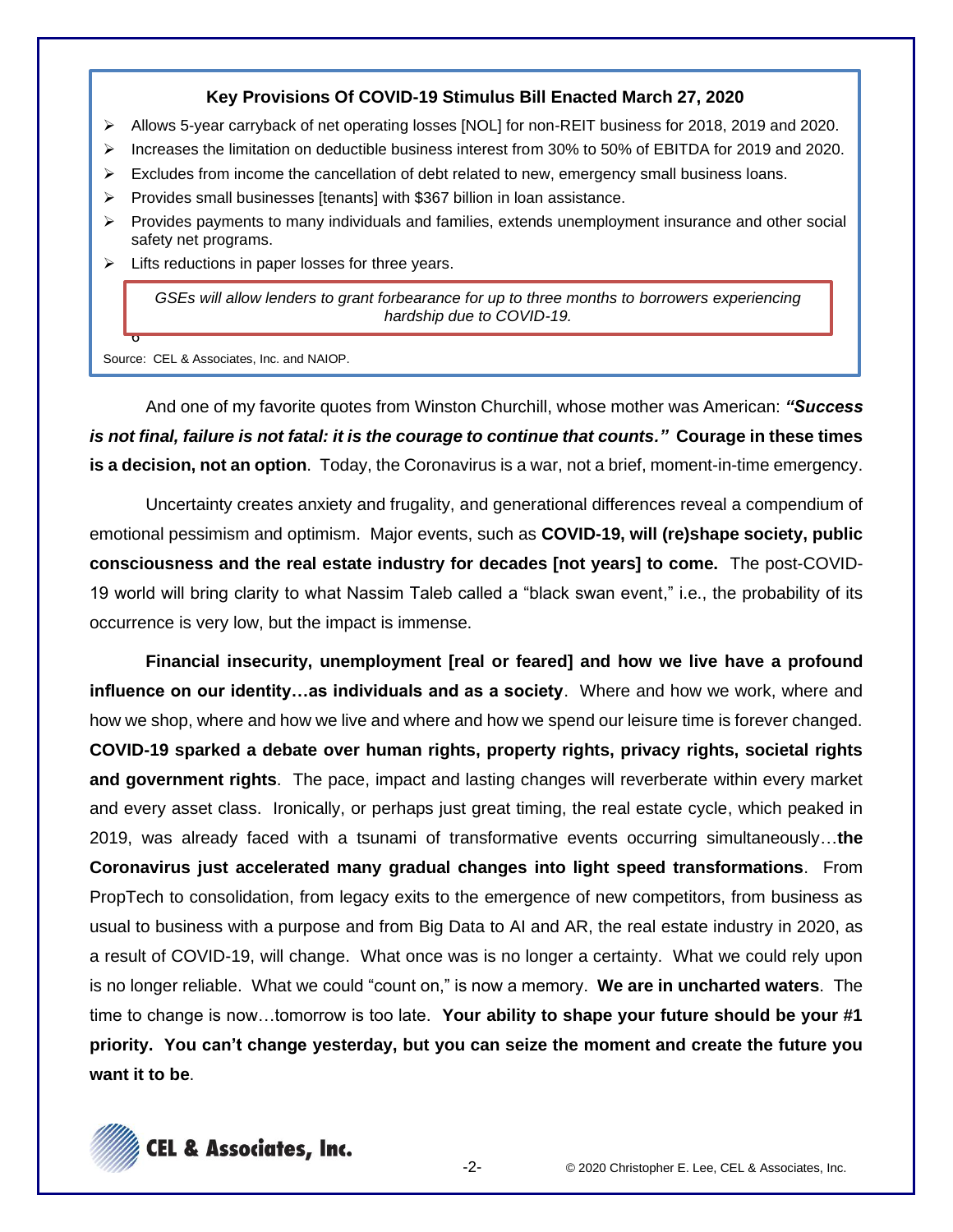In this issue of *Strategic Advantage*, we will examine, based on the situation which is very fluid, and as we understand it, the resulting impacts from the Coronavirus [COVID-19] on each asset class and the significant changes ahead for company governance, operations and performance. Remember John Kennedy's words, *"Change is the law of life. And those who look only to the past or the present are certain to miss the future."*

## **Markets Likely To Experience A Long, Post-COVID-19 Recovery**

- ➢ *Florida:* 127m 130m visitors per year, over 19% of the population is 65 and older, the annual threat of hurricanes and high cost of living. Could take 24 months or longer to recover [albeit below historical levels].
- ➢ *New York:* Emerging as the epicenter of coronavirus, compounded by decades of bureaucracy, among the highest state and local taxes in the U.S., nearly \$70 billion in unfunded pension liabilities, New York was the #1 "move out" state in 2019 and dependent on nearly 63 million tourists per year. Watch for deal volume to decline, tenants to relocate out of NYC and visitation totals to drop significantly.
- ➢ *Illinois:* High corporate taxes [45% increase in January, 2020], high property taxes, a net migration rate, a \$137 billion unfunded pension liability with a \$250 billion obligation that is growing, and that doesn't include \$30 billion in unfunded pension liabilities for the City of Chicago. Watch for tenants to relocate all or a portion of their business out of the state.
- ➢ *California:* Locking down 40 million people for many weeks is economically devastating, high gasoline taxes, unfunded pension liabilities [conservatively \$333 billion statewide], ranked #48 of all U.S. states in overall economic freedom, loss of many foreign visitors, and the impact of the reduction in port activity will be challenging. Watch for the "blame game" to occur that will cause many businesses and residents to examine moving elsewhere.
- ➢ *Nevada:* Around 56 million tourists annually [nearly 50 million visited Las Vegas…6m 7m were conventioneers], gaming- and entertainment-dependent with dramatic boom/bust cycles. Watch for some small- to mid-size hotels and restaurants to go out of business, and the negative economic multipliers of the "shutdown" could take years to recover. Casinos will experience a sharp decline in visitors.
- ➢ *Airline Hub Cities: Dallas, Atlanta, Chicago, New York City, Denver, Orlando, Washington, DC,*  Los Angeles, Seattle, Charlotte, Houston and Seattle are among the top airports for passenger traffic. It will take 18 – 24 months to "get back to normal," assuming no repeat pandemic occurrence in 2021.
- ➢ *Oil-Dependent Markets:* The dramatic fluctuation in the crude oil/energy sector [prices, rig counts, oil drilling operations]; shifting energy policy and emergence of alternate energy sources will create multiyear challenges for markets such as Houston and other energy-dependent regions.

Source: CEL & Associates, Inc. and multiple external data sources.

## **Economic Impact Highlights – COVID-19**

Bottomline…the Coronavirus will push the U.S. into a recession. Overall GDP growth in 2020 is expected to decline 10% - 13%...the deepest recession on record. Some expect unemployment could rise in 2020 to 10% - 15%, or higher, assuming a COVID-19 peak occurs by the 3Q. Unemployment in 2Q could reach 30% or higher, as a result of the massive layoffs/furloughs, statewide stay-at-home and quarantine policies of some of the largest employment states [California, New York, Illinois, Florida, Michigan and Ohio] in order to arrest the spread of this virus. There are over 30 million small businesses in the U.S., and a number of them will not survive a protracted, stay-in-place environment. Wages will remain flat in 2020 as employers seek to retain great talent, but not at the cost of bankrupting their business.

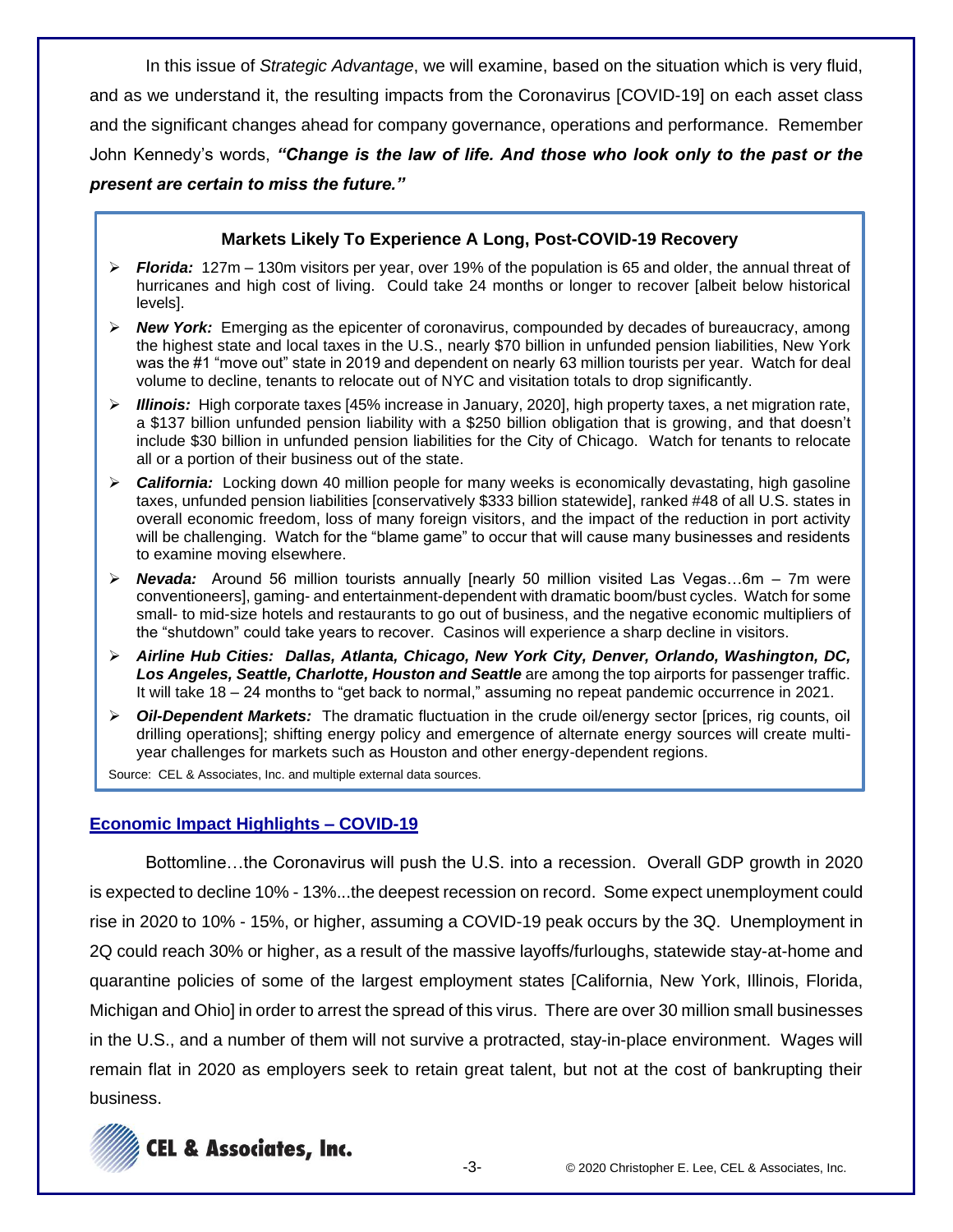## **Real Estate Sectors Likely To Experience Enhanced Building Operation Regulations\***

- ➢ Lodging Facilities
- ➢ Apartment Communities
- ➢ Retail Centers
- ➢ Gaming Facilities
- ➢ Healthcare
- ➢ Office Buildings
- $\triangleright$  Conference Facilities
- ➢ Entertainment Centers
- ➢ Outdoor Assembly Venues
- *\** Integrated security systems, onsite cameras, thermal imaging, required "wearable" technology, sensors, screening systems, minimal cleaning standards, employee health certifications, written backup/emergency plans, and adherence to a converged security platform.

Source: CEL & Associates, Inc. and multiple external data sources.

Unemployment claims and applications for SNAP will rise dramatically. Earnings for the S&P 500 probably will, at best, be flat in 2020. Dividend payments will likely be suspended by a number of corporations. The Federal Reserve's balance sheet, now around \$5 trillion, could double or even reach \$20 - \$30 trillion by 2030 in an era of seemingly recurring quantitative easing, bond purchases, main street lending programs and slashing bank lending notes. Will there be a moratorium on margin calls from banks on mortgage debt? The SNL U.S. Equity REIT Index could be down 8% - 12% after REITs posted a nearly 29% total return in 2019. Investment sales [around 50%] could be repriced, delayed or fall out. Buyers are and will continue to reprice. Construction delays [30-90 days] will create challenges for some. Reduction-in-Force (RIF) employees may not be easily replaced. Investors are going to be asking a thousand questions about "their investment[s]."

**At the end of the 4Q 2019, total mortgage debt was around \$15.8 trillion of which \$3.7 trillion were in outstanding commercial and multifamily loans**. For that sector [commercial facilities funding], banks held 39%; agency, GSE and MBS originators held 20%; life companies held 15%; and others held the balance. Over the past several years, low interest rates have caused borrowing to skyrocket, but **post-COVID-19, the percent of mortgage delinquencies, defaults and restructurings will rise dramatically**. CRE default rates could rise to 7% - 10% (currently 0.4%). Many property-owning REIT stocks were down 40% - 50% during the recent February 21 – March 23 period. Similar to the S&L crisis of 1986 – 1995, during which nearly one-third of savings and loan associations closed, **expect protracted turmoil among lenders during the next four – six years.**

Real estate service company revenues could decline 20% - 35% [in some cases more] in 2020, depending on the mix of recurring to transactional income and geographic location. **However, the action of the federal government, the infusion of a \$2.2 trillion fiscal stimulus, continued low interest rates and other financial considerations should keep this recession from a prolonged "U-shape" recovery to a likely "V-shape" recovery [a 55% - 60% probability].** What happens in 2021, after all the subsidies/handouts end, is unknown. Expect the financial pain and operational

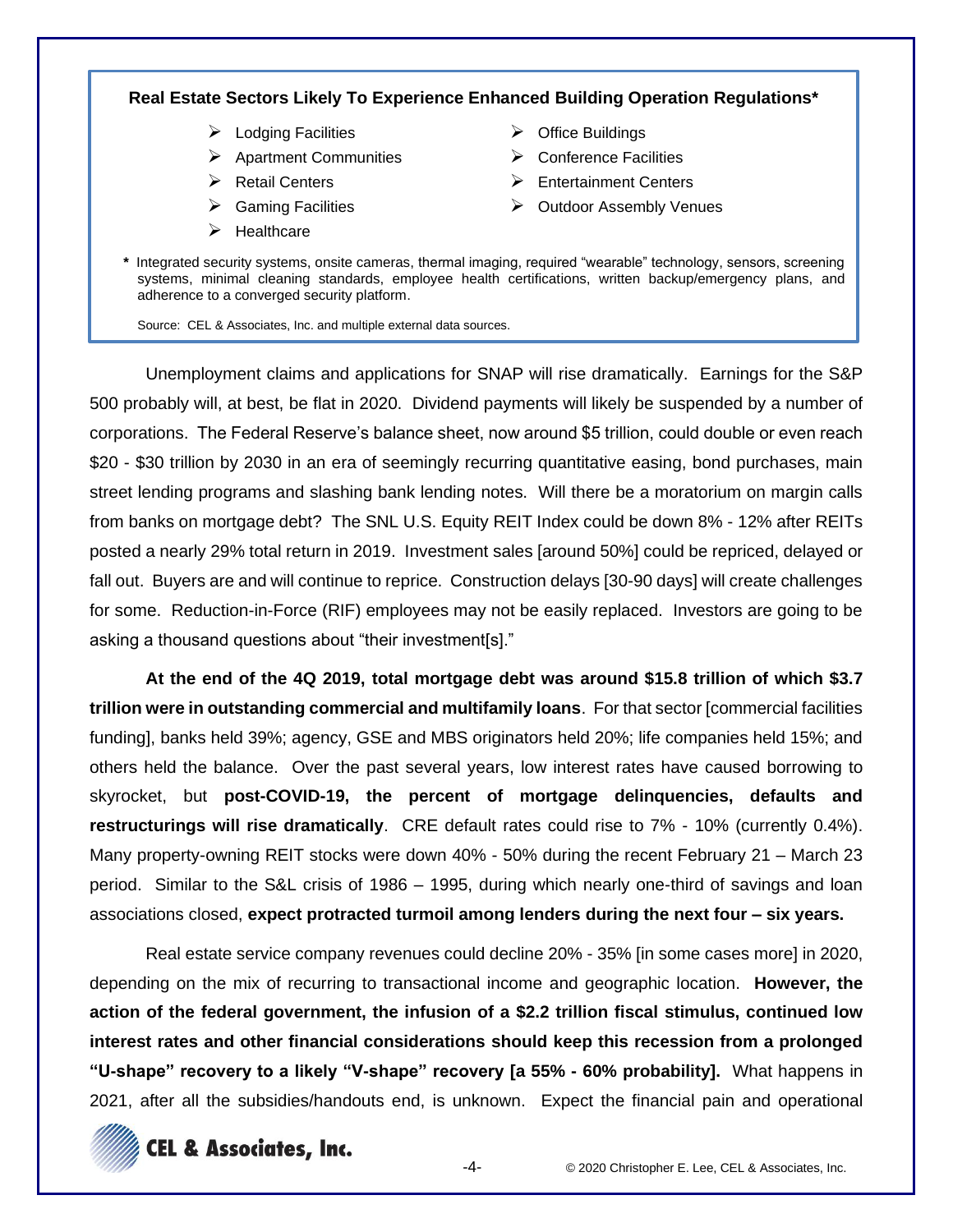challenges to remain until slowly recovering by the 3Q. **In an election year, the financial bailout of the consumer will take precedence over benefits to large companies**.

However, the fundamentals of how Americans live, work, shop and play have changed and will not return to historical norms of behavior, consumption and lifestyles. The year 2020 will be analogous to the impacts of and transformative changes resulting from the Great Depression [1929 – 1932], which took more than 10 years to recover.

### **The Lasting Psychological Impact Of COVID-19**

The brain's hippocampus region plays a role in creating short-term memory, then transferring the data to various places in the cortex for long-term memory. **The real or potential trauma of job loss, inability to provide for your family, pay rent, make a mortgage payment, or pay normal living expenses is burned into memory**. The "hidden" impact of catching a deadly virus varies among individuals, based on their vulnerability to avoiding long-term psychological damage. Fear is universal and it can control behavior, letting feelings get in the way of what could happen.

Many who went through the Great Depression 30, 40 or 50 years later were still "saving" leftover meals, looking to spend wisely, carefully "guarding" their money and preferring to "handle things themselves." For those who experienced World War II, the Korean or Vietnam Wars, the lasting memories of camaraderie, brotherhood, Agent Orange, fear and death remain topics at reunions and among friends. Where you were when President Kennedy was shot, when Neil Armstrong first stepped on the moon, for Woodstock Festival in 1969, the gasoline/oil crises in the 1980s, Desert Storm in early 1991, Y2k in 2000, or the subprime mortgage crisis [2007 – 2009] are memories that remain forever in our cache of lasting experiences. **Unexpected events have psychological impacts that last for years, not weeks.**

The psychological and behavioral impacts after traumatic experiences are well-documented. Consumer spending declines, weddings are delayed, birthrates drop and major "life decisions" [buying a home, changing jobs, relocation and making significant investments/commitments] are deferred. **The three most important elements shaping human behavior are food, shelter, and wellness**. Satisfy those three factors, and life is good. **Delaying, interrupting or navigating the uncertainty around each, causes "hunkering down, hoarding."**

The ongoing stress caused by an invisible virus with no immediate treatment or cure in a world requiring social distancing, and sheltering-in-place, can be overwhelming to some, and a lasting "scary" memory for many. Some experts and models project 100,000 to 240,000 deaths may occur due to the Coronavirus. Due to rapidly shifting conditions, these projections may not be accurate.

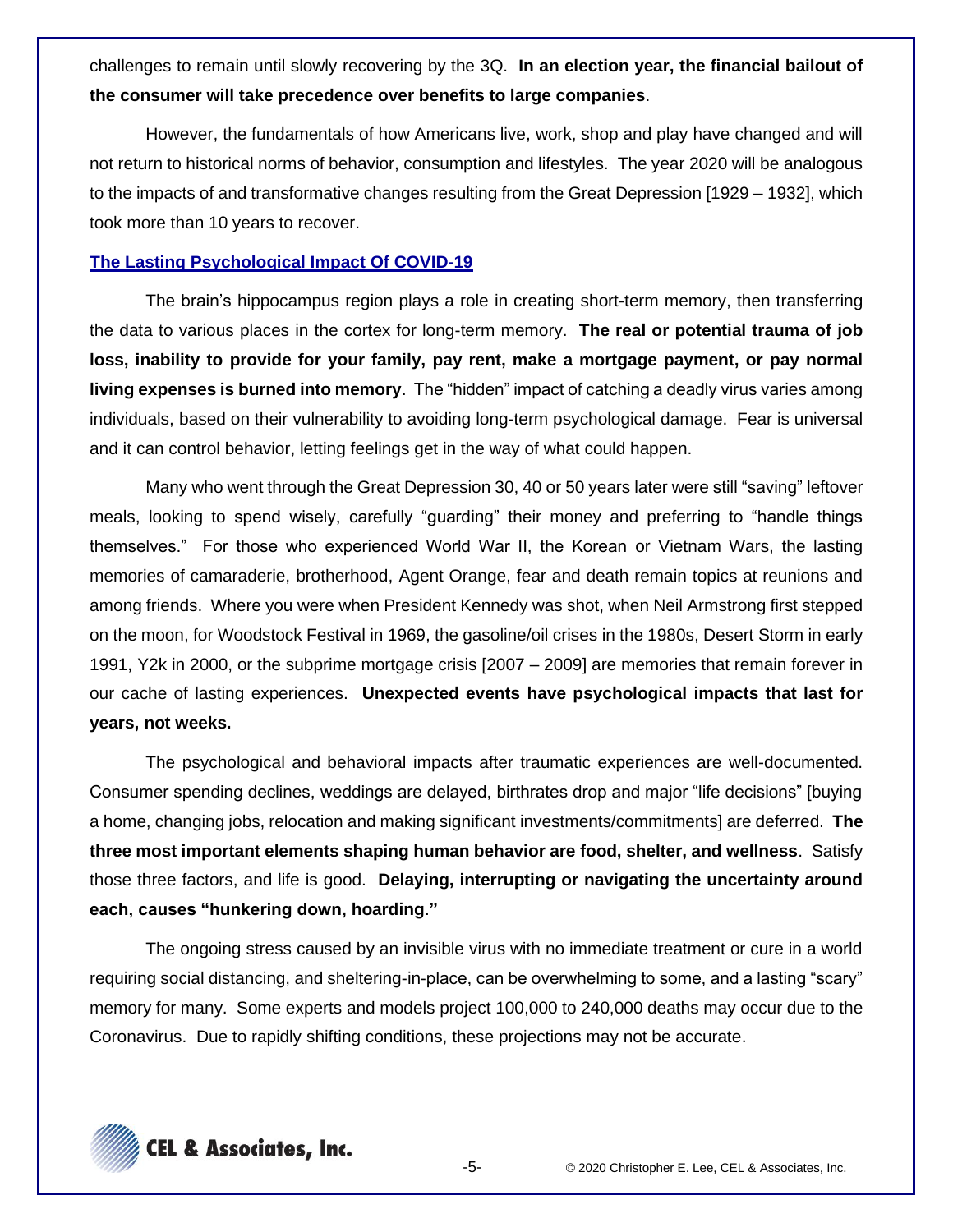#### **Critical Infrastructure Sectors**

These infrastructure sectors are very likely to receive renewed focus, investment and upgrades, creating direct, adjacency and/or indirect real estate opportunities through 2030.

 $\triangleright$  Government Facilities

- ➢ Information Technology
- $\triangleright$  Communications
- $\triangleright$  Critical Manufacturing
- ➢ Energy
- ➢ Emergency Services
- ➢ Security
- ➢ Chemicals
- ➢ Logistics
- ➢ Waste Management
- ➢ Healthcare/Biotech
- $\triangleright$  Pharmaceuticals
- ➢ Transportation
	- ➢ Water Systems
- ➢ Food & Agriculture
- ➢ Financial Services
- ➢ Defense-Related
- ➢ Military

Source: CEL & Associates, Inc. and multiple external data sources.

Within the real estate industry, taking an apartment tour or leasing an apartment previously occupied by an "unknown" or perhaps a self-quarantined resident or home seller, will kick-in a "defer now" behavior by prospective renters and buyers. Investors acquiring a building or lenders financing a building may "take a second look" or "delay until things settle down." Owners of retail centers will have daily panic attacks should a COVID-19 patient list their center as a place they spent the afternoon or evening. Retailers will speculate whether their customers will return or continue to increase their online spending. Buyers of real estate assets will wonder whether they will get 6- to 9-month extensions from sellers…will those buyers walk, restructure or revise pricing? Working through rent abatement issues will take all of 2020 to resolve. What will happen when rent expected from a large number of small business tenants or laid-off apartment renters is not paid or is delayed? Warehouse distribution real estate tenants will subconsciously question "where did this package come from" and whether it is safe to handle. Office workers will question whether getting into crowded elevators or working in close proximity cubicles is safe. Working remotely will result in less leased office space. **As you can see, while COVID-19 eventually will be behind us, the lasting psychological impacts and implications are and will be significant…2020 will be the Year That Changed Everything.**

**Remember, attitude and optimism are choices.** While the scars will become distant memories over time, the behavior changes in how we live, work, shop and play will remain for at least 10 – 15 years. **The real estate industry will be on the front line of this lingering fear of the unknown.** However, as Winston Churchill said, "For myself I am an optimist – it does not seem to be much use to be anything else."

#### **Impact On Organizational Governance, Operations & Performance**

**Prior to COVID-19, most real estate firms believed and acted as if tomorrow was going to be the same as today**. Reliable information could be trusted for linear projections. Human behavior and managing people could follow textbook processes and policies. Succession was a need-to-dosometime process, and organizational architecture could be tweaked but never fully overhauled.

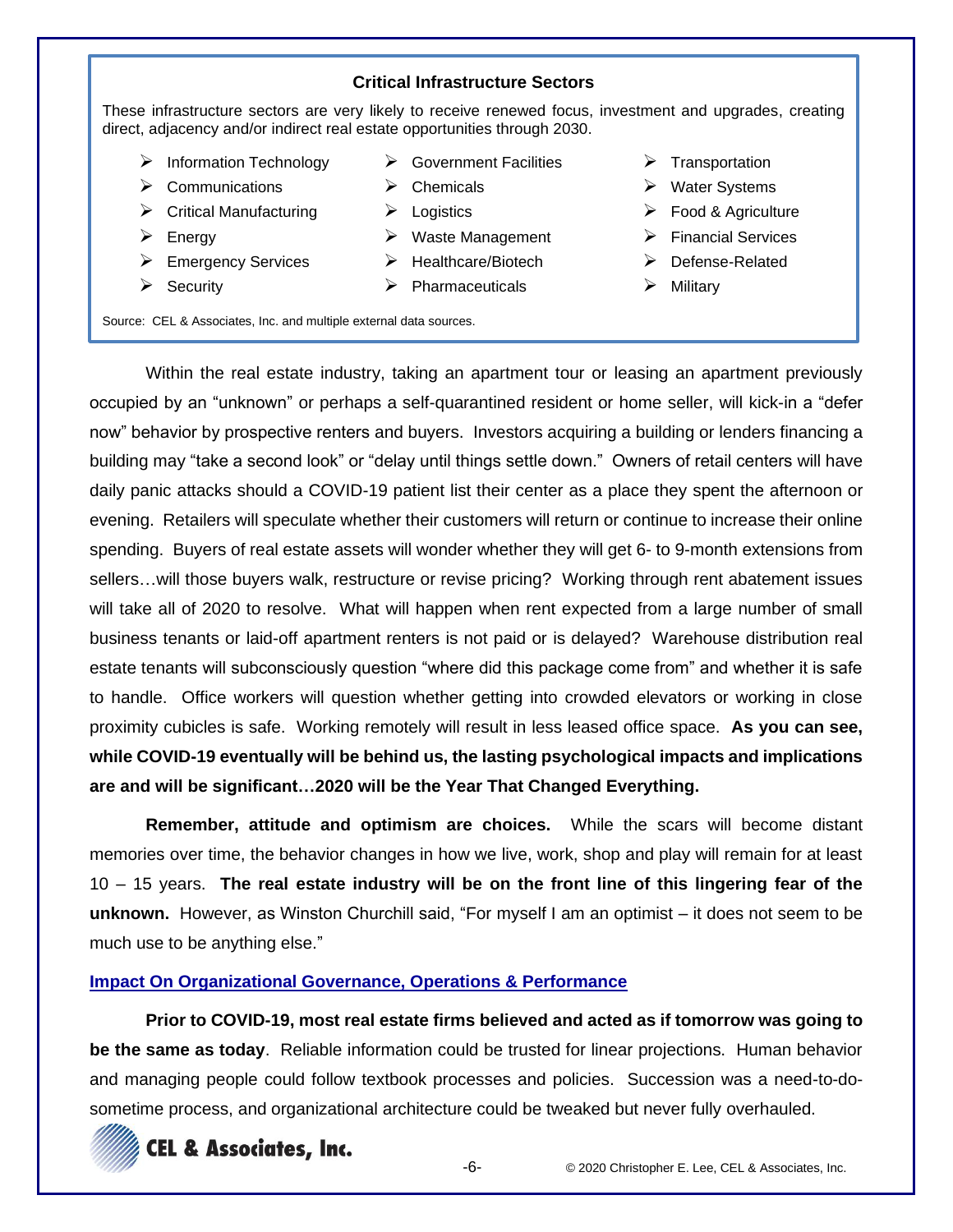#### **Impacts Of COVID-19 On Development**

- ➢ Incorporating hands-free amenities [e.g., motion activated doors, restroom faucets, tissue dispensers, parking garage gates/doors, etc.] in building designs.
- ➢ Identifying new sources for building supplies and fixtures. China now accounts for 30% of all U.S. building products.
- ➢ Utilization of new building materials, technologies and robotics to perform formerly human tasks.
- ➢ Inclusion of pandemics in force majeure clauses in construction contracts.
- ➢ Upgrades to HVAC systems regarding air quality and circulation.
- ➢ Regular onsite health inspections during construction and before Certificate of Occupancy.

Source: CEL & Associates, Inc. and multiple external data sources.

In 2020, that changed…and changed dramatically with an accelerated sense of urgency. Today, urgency with change can define outcomes between the procrastinators and proactive real estate practitioners.

The real estate industry, which has always been the unfinished business of society, has the capability and opportunity to lead a national digital and economic renewal of our infrastructure and cities. **"Without a sense of urgency to change, desire loses its value." Real estate companies now recognize the need for sustained governance** [i.e., forming a true Board of Directors], in-place succession plans for all mission critical positions, and clear charter or position descriptions on roles and responsibilities for the groups or individuals who lead. Real estate companies must revise their compensation plans, set up sufficient operating reserves and build up the balance sheet. **In today's and tomorrow's uncharted waters, the ability to "weather future storms" will take precedent over "more of the same."** Going forward, real estate companies must have "pre-crisis" external and internal operational, communications and brand management strategies in a "ready-to-go" state. Customer, client, investor, employee, vendor and lender crisis communication modules should be created and reviewed/updated quarterly. Every real estate firm will recognize the need to develop recurring sources of income to offset [pay for] 100% of corporate overhead…anything less will put undue stress on the organization and its principals.

In the post-coronavirus era, defining essential and non-essential positions, identifying potential "outsource" opportunities and updating personnel policies to deal with prolonged illnesses/work stoppage become essential operational necessities.

Perhaps the **biggest lasting impact on real estate firms will be the continuation of "working remotely."** In the past, working from home was resisted due to a mistrust of the process, not lack of trust in the employee. **Watch for up to 20% - 30% of today's real estate employees to perform all or a significant portion of work remotely**.

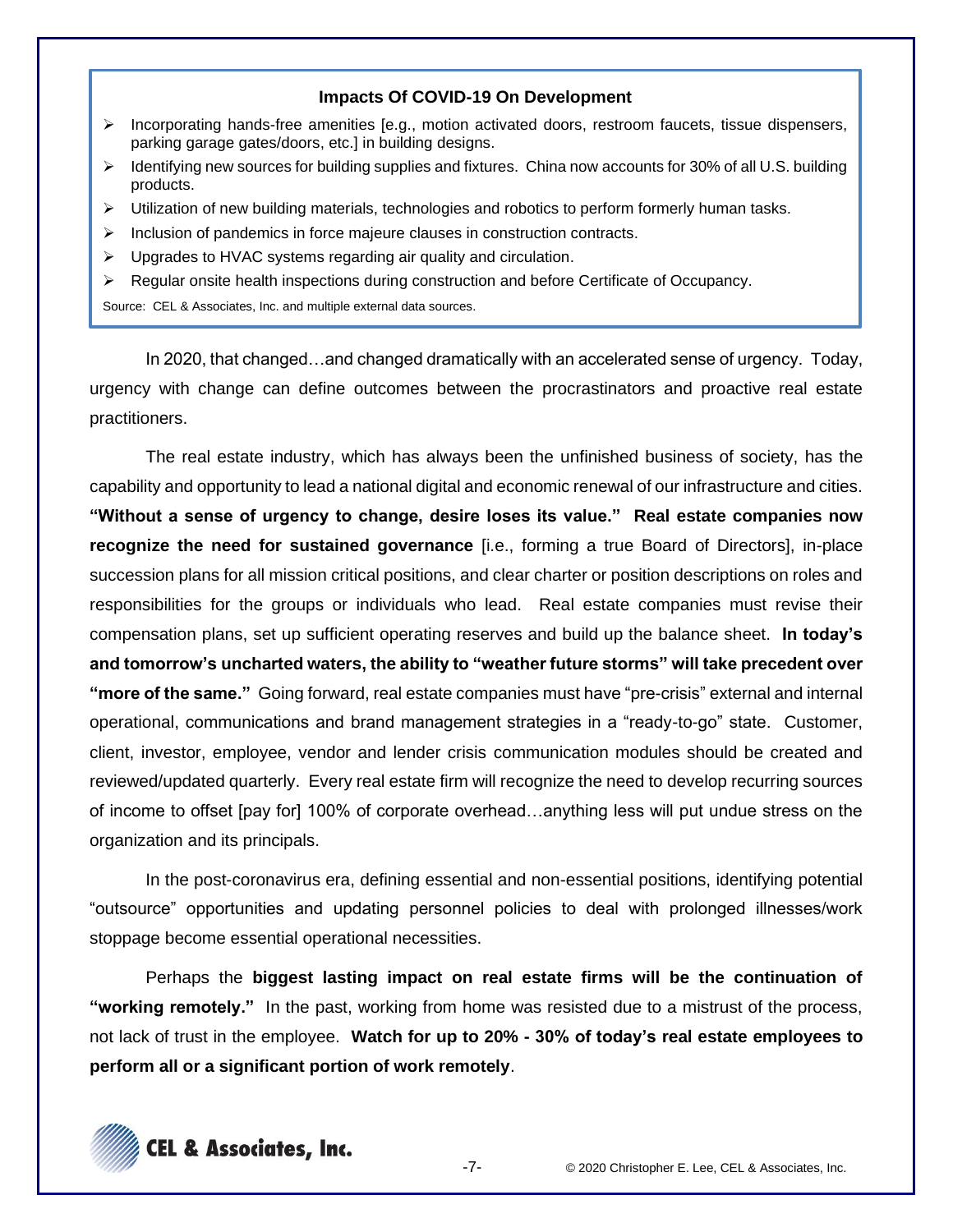#### **Impacts Of COVID-19 On Tenants / Residents**

- ➢ Watch for "required" wearable devices that, in addition to automatically opening doors, giving access to elevators and common areas, also will connect with building "disease" and "environmental monitors" [the technology exists today].
- ➢ Inclusion of pandemics in force majeure clauses in tenant leases.
- ➢ Addition of onsite "health monitoring" stations.
- ➢ Addition of a "You Are Responsible" clause in all leases, requiring proof of a "crisis" health/safety plan and mandatory reporting of illness issues.
- ➢ Increased requirements for Tenants and Residents to have N95 masks for all individuals working/living in the space.
- ➢ Watch for new regulations reducing the number of people who can be in an elevator at one time, along with "Fewer Is Healthier" policies.

Source: CEL & Associates, Inc. and multiple external data sources.

Watch for "work-from-home" policies to assure proper decorum, productivity standards, communication and online protocols. Watch for the adoption of four-day work weeks, shorter workdays and greater reliance on technology for "current" employees. Watch for bonuses attached to deal finders, developers and leasing to be adjusted to retain key performers. Extensions of sick leave "banking" and "healthy-to-come-to-work" standards will be commonplace. Use of Zoom, Go To Meeting and Blue Jeans video conferencing technology will become more popular alternatives than "getting together." Board management software [e.g., Diligent] and other secure online document management such as DocuSign could electronically account for 70% - 75% of all "approval" transactions. Robust CRM platforms will be used increasingly to interact with customers and clients. **Automation and outsourcing could replace 20% - 30% of real estate employees performing clerical, accounting and administrative functions**. Robust dashboards and online internal document sharing/signing capabilities will be commonplace and extend throughout the organization.

Preparing for the worst, not being caught off-guard and anticipating problems before they occur will be the operating focus of real estate companies through 2030. **Watch for 80% of real estate firms to move to a true Board governance structure with Independent Board members and outside Advisors**.

**Learning to plan for recurring uncertainty will be the top priority in the 2020 decade.** Watch for contingency plans to be a normal part of each year's budgeting/planning process. Watch for, and very likely expect, a reduction in workforce [automation, IC status and/or freelancer] and overall space needs proportionate to growth in revenues and activities. Watch for organization structures to become more digitally independent, helix-structure, engaging operating platforms that move away from the traditional command-and-control models in many real estate organizations today.

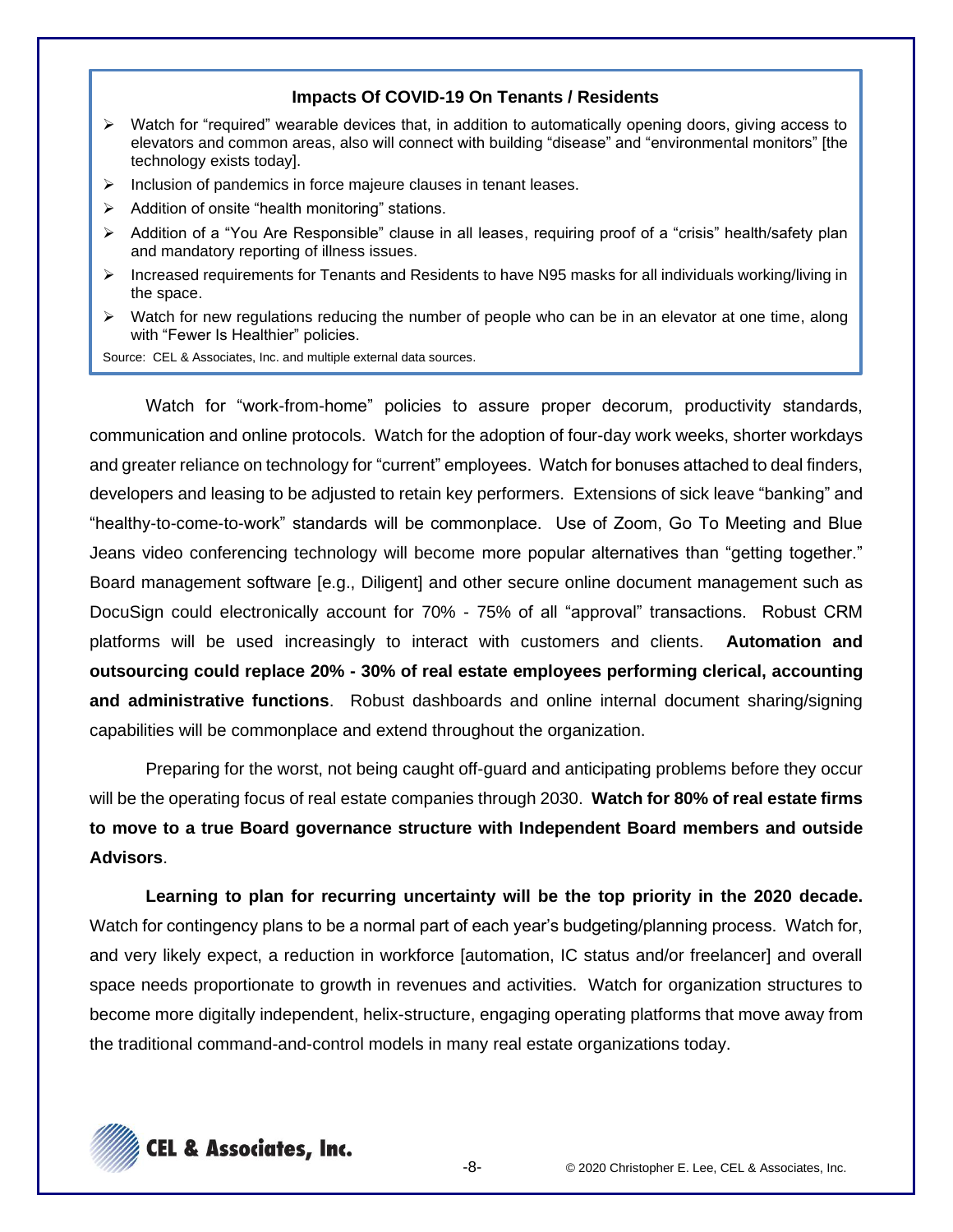### **Why Real Estate Will Remain A Preferred Investment Class, Post COVID-19**

- $\triangleright$  A low interest rate environment increases returns.
- ➢ Americans need to live [apartments], shop [grocery-anchored retail] and produce/distribute goods [warehouse/distribution facilities].
- $\triangleright$  Continued strong demographics [population growth and household formation].
- ➢ Favorable tax treatment [1031, Carried Interest, Capital Gains, Opportunity Zones, etc.].
- ➢ Capital in non-performing real estate asset classes will shift monies into multifamily, last mile and healthcare.
- ➢ Attractive investment option for flight capital.
- $\triangleright$  Aging population [healthcare asset investing].
- ➢ Inflation protection.
- ➢ Asset appreciation plus cash flow.

Source: CEL & Associates, Inc.

Perhaps the biggest initiative in 2020 for *all* real estate firms will be a review and restructuring of the strategic and long-term plan. **Whatever strategic plan you had entering 2020 must be reviewed, revitalized and restated to reflect today's and tomorrow's new normal**.

## **Impact On The Office Sector**

Over the past decade, the redefinition of work and the worker has been slowly unfolding. **Work now follows the worker…wherever he/she wants to be and whenever he/she wants to work.** Before COVID-19, around 43% of workers "occasionally" worked from home [vs. 39% in 2012], 62% of workers said they could work remotely, and 80% of workers wanted to work from home at least "some of the time." Clearly, COVID-19 will increase those percentages, spelling rough waters ahead for office landlords. The digitization of the workplace, automation and the work-remotely impetus caused by COVID-19 will result in increased office space vacancies, shorter leases, reduction of space needs from renewing tenants and less money available for tenant improvements. Vacancies will rise dramatically before they slowly decline. With approximately 8.1 billion square feet of office space nationally, the expected addition of another 335 million square feet through 2024 is very much in doubt. In addition, tenants increasingly will expect true 24/7 property management and maintenance services as workers become shift employees [7 a.m. – 3 p.m.; 3 p.m. – 11 p.m.; 11 p.m. – 7 a.m.]. **Why should all employees arrive and depart at the same time?**

**The coronavirus may be devastating to companies like WeWork and question the open office, collaborative workspace, and creative office floorplans.** Entry and exit doors will become motion activated. Restroom doors will have automated open and close features. Elevators will have "electronic touch" floor buttons. Common areas will need WiFi Bluetooth technology. Office furniture will be replaced by easy-to-clean designs [a task performed by each employee when they arrive and

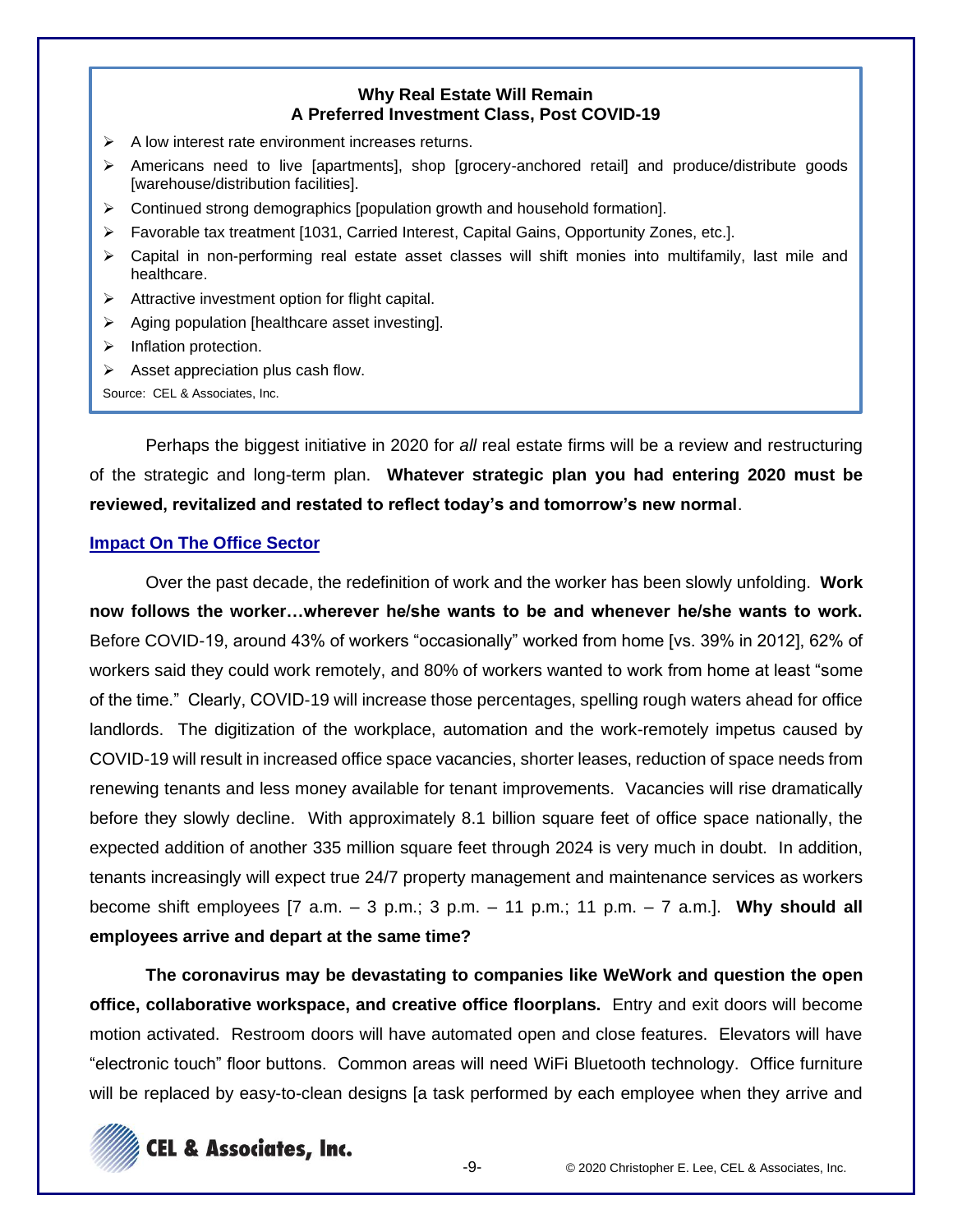before they leave for the day]. Tenants will expect a more thorough, daily disinfect cleaning of all "touch points." Building operators will need to "certify" that their maintenance/facilities personnel are healthy…every day!

Insurance companies may not provide coverage for virus-related events. Building lobbies will need air purifiers, available hand sanitizer, walk-off mats to remove contaminants and a greater use of "green walls" and natural ventilation. Manufacturers of office furniture will incorporate/utilize antimicrobial technologies. Office building developers/owners will install touch-free, sensor-flush toilets and drinking fountains. **Watch for the future deployment of tenant and visitor infrared fever screening systems placed before entering the building or an elevator**.

These changes will drive up operating costs in a marketplace that is reevaluating the need for "fixed space." If recent studies by McKinsey and others are correct, **owners and operators of office buildings are going to experience a decade-long period of challenge and below historical levels of financial/operating performance**. The older the building, the greater the challenge. Failure to invest in "healthy" upgrades will result in a competitive leasing disadvantage. What happens when today's leases roll over during the next 10 years? Tomorrow's tenant expectations may exceed the ability or capability of many of today's office building owners to survive the transformative tsunami of lasting impacts created and/or accelerated by COVID-19.

The one clear winner in the office sector will be healthcare, medical office buildings and biotech facilities. This sector will grow 10% - 16% annually over the next decade as the entire local, county, state and national healthcare facilities infrastructure and platform are reshaped, integrated and expanded.

#### **Impact On The Retail Sector**

Already reeling from the digitization of the retail buying experience, dramatic growth in online sales, and shifting consumption patterns, **the retail real estate sector is taking a major hit with the COVID-19 pandemic**. In 2019, over 9,000 stores closed, up 63% from 2018, and following more than 8,000 store closings in 2017. With nearly 11.6 billion square feet of retail space nationwide, the forecast addition of another nearly 300 million square feet through 2024 will not occur. In 2019, online retail sales of physical goods totaled \$365.2 billion. By 2024, online retail sales are expected to grow to nearly \$600 billion. Prior to COVID-19 e-commerce sales were expected to grow to 12.4% of all retail sales by 2020. Credit Suisse forecasts 20% - 25% of American malls will close between 2017 – 2022. **UBS estimates that as many as 80,000 retail stores will close by 2026…and this was** *before* **the impact of the coronavirus**. Remember, consumer spending is around 69% of U.S. GDP…but 84% of GDP growth since 2014. Post COVID-19, **online sales for consumer product goods and grocery items could jump to 20% or more rendering many existing retail centers irrelevant**.

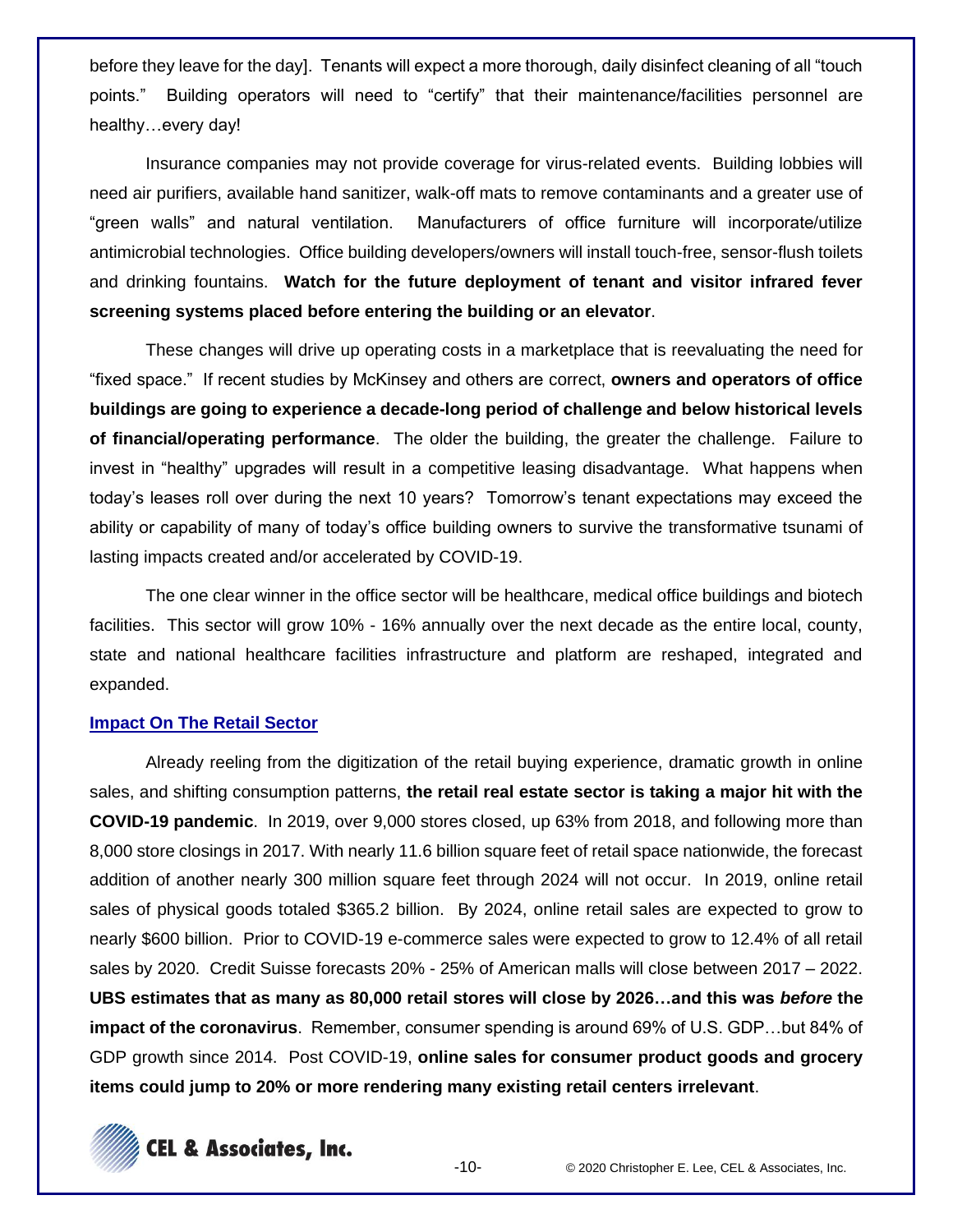**Over the next decade, a new pattern of consumption will emerge. Convenience will dominate the consumer's choice**. Discretionary spending will shift. The sharing economy will grow. The shopping "experience" will be at the top of the consumer's decision hierarchy. Customization, personalization, buying locally, simplification of choice, shrinking household size, aging population, a ubiquitous Internet, AI, virtual reality and wearables will accelerate the retail shift from the manufacturer and retailer to the individual. COVID-19 has merely highlighted and created further impetus to the new normal for consumerism. Watch for retail real estate firms to move away from their current year and for-the-moment strategies.

Local, statewide and federal mandates and recommendations to close and/or restrict hours at restaurants, bars, enclosed shopping areas, places where people gather, sporting venues, malls and stores have had significant impacts on consumer and tenant behavior. **Supply chain interruptions will result in future inventory shortages**. Travel restrictions, shelter-in-place and social distancing are redirecting consumers to online shopping and entertainment options. **Expect massive gains in ecommerce and delivery services as a result of Americans "staying at home."** Expect public retailers to cut or suspend dividends as profits drop dramatically. Grocery stores are learning how to cope with a surge in traffic due mostly to consumer stockpiling and panic buying as well as a rise in online sales, demand for same-day delivery and pick up/drive up options. Watch for food and beverage companies to accelerate their pace of industrial, warehouse and distribution leases.

The net result is: [1] an increasing number of tenants not paying rent and/or asking for rent reductions, rent freezes, rent relief and/or rent forbearance; [2] a dramatic increase in retail bankruptcies; [3] rising vacancies; [4] reduced asset values; [5] high TI allowances for renewing tenants; and [6] deferred maintenance. **The repurposing of retail centers over the next 20 years will be significant.** Like office buildings, automatic door openers and closures will be "expected" by shoppers. Lenders will be reluctant to modify retailer and retail real estate loans as they struggle to meet federal "minimum" performance standards. **Retail real estate companies must shift from an asset-centric to a consumer-centric business model...engaging each consumer and each consumer experience on a recurring and repetitive basis.** Owners of retail centers will need to deploy the latest technology to connect and interact with those who visit their centers…while they are shopping and when they have returned home.

A more holistic view of the consumer/tenant/center dynamic will be created around trust, customization or personalization, experience, quality, service and engagement. Innovative retail real estate firms will accelerate their level and scale of strategic partnerships with logistics specialists, consumer product researchers and human behavior experts. Watch for retail real estate companies to move more aggressively into the supply and value chain dynamic with "bolt on" last mile warehouse/distribution and cold storage functions. Drive up, drive through, curbside pick-up, drone

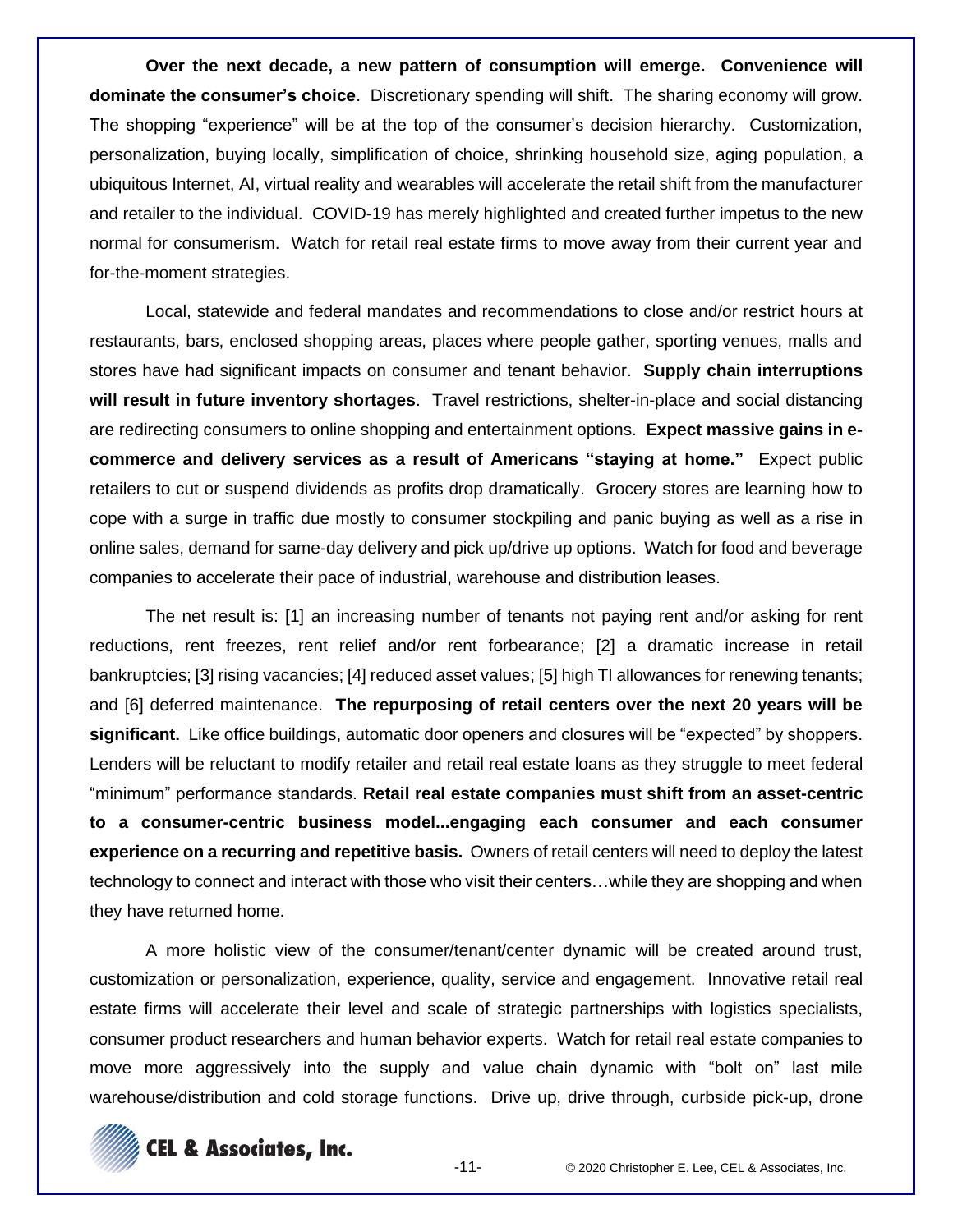delivery and other generic delivery services will be a component of the retail center mosaic of "consumer options." As consumers buy less and buy differently, the GDP falls into negative growth and uncertainty prevails, **the retail real estate sector will experience its largest overall decline in nearly every category for the next two – three years, and it will emerge in 2030 with a completely different industry, delivery system and very different real estate platform**.

## **Impact On The Multifamily Sector**

Approximately 43 million households are renters. Around \$81 billion in rent was due April 1. What percent will be delinquent? Thirty-seven percent [37%] of renters live in apartments. Between 1.4 – 1.5 million people live in nursing homes. There are 28,000 assisted living facilities and 21.4 million apartments located throughout 2.25 million rental properties. Rent forbearance, moratoriums on evictions, lease restructuring and, in some cases, rent reduction will reverberate throughout the multifamily industry. Expect apartment brokerage fees/transactions to decline 45% - 55% in 2020.

What do you do when your leasing agents or maintenance personnel refuse to interact with an existing or potential resident? What do you do when a prospective resident demands a "virus free" apartment certification before moving in? What procedural changes must be made to keep common areas and touchpoints virus free? How do you address the problems created by local governmentbased no-eviction or no-rent-increase policies spanning weeks or perhaps months? These represent business, financial, tenant, operating, customer- and facilities-related issues all rolled into one. Multifamily, with the exception of select student housing and high-risk urban assets, will rebound quickly, but the lingering challenge of collecting past-due rents will continue throughout 2020.

Leasing activity will slow, but housing is an essential human need that will result in a more rapid return to the new normal. Expect an increase in the waiving of late fees, deferring payments, restructuring leases, early renewals and/or implementing payment plans.

## **Potential Post COVID-19 Risks**

- ➢ Increased government regulation and regulations regarding onsite personnel, policies and procedures.
- ➢ Loss of beneficial tax treatment.
- $\triangleright$  Rent control and stringent eviction requirements.
- $\triangleright$  Rising insurance costs [i.e., liability].
- ➢ Litigation or "failure to notify" and/or "compliance/safety regulations."
- ➢ Increase in federal notification requirements.
- $\triangleright$  Rising compensation costs to retain key talent.
- ➢ Inability to replace furloughed/RIF personnel.
- $\triangleright$  Requirements to automate "human touch" common area touch points.
- ➢ Annual "Wellness" building certification.
- ➢ Requirements to stock masks/personal safety gear for all occupants.

Source: CEL & Associates, Inc.

# **CEL & Associates, Inc.**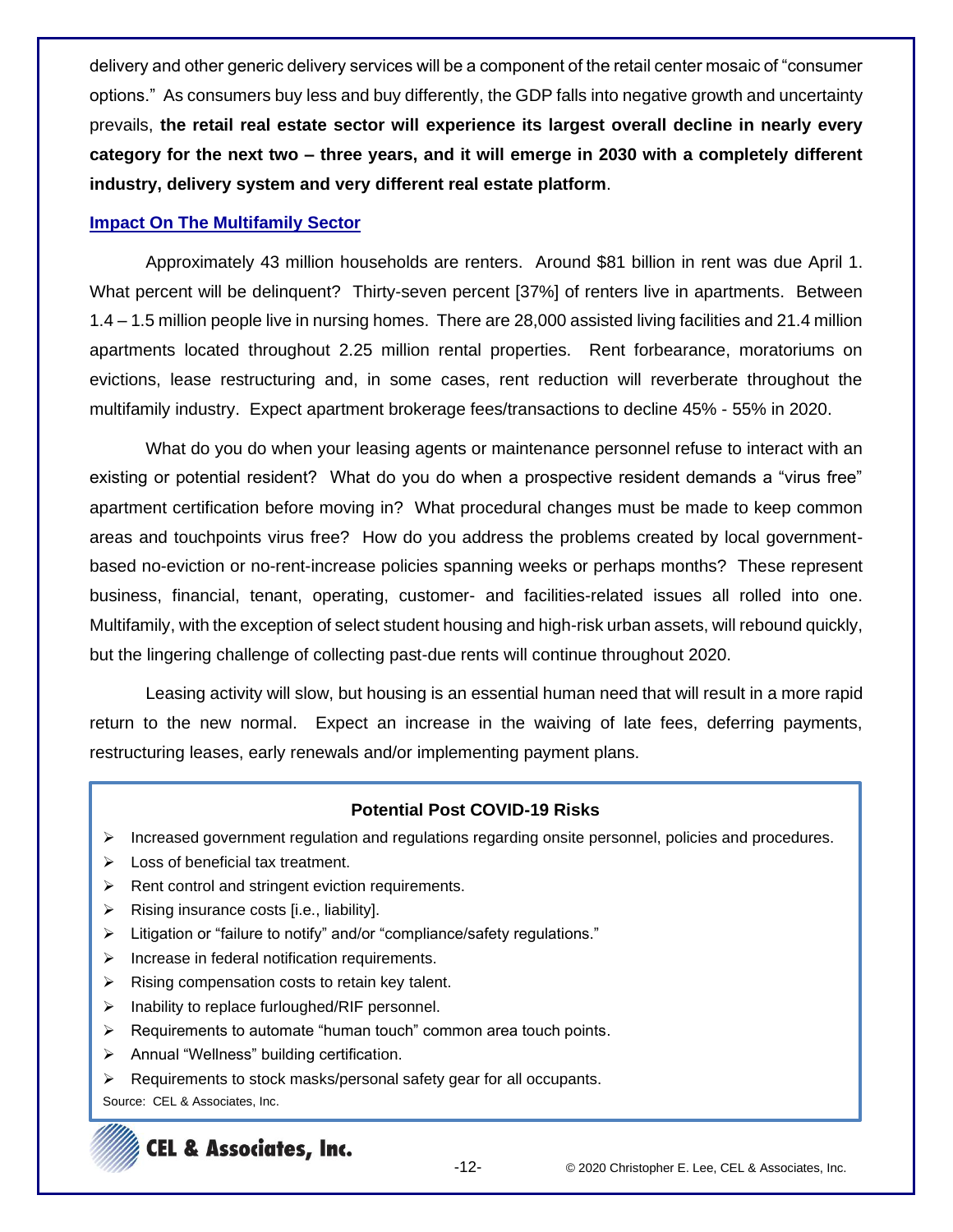Expect delays and shortages of some supplies and services. Watch for new operating policies for senior and student housing facilities [some may be in response to potential new government regulations]. Staffing levels and schedules will be modified significantly.

**Watch for a dramatic restructuring of the resident/owner/manager relationship**. Residents will expect motion-free doors in common areas, exercise rooms, mailbox areas and entries to garages. Residents may desire a unit clean bill of health from a certified "health inspector" before leasing a new unit. Residents will expect regular cleaning of all common areas and resident touchpoints. **Use of online leasing, virtual and self-guided leasing tours will replace some, but not all, of the traditional leasing process.** Supplies of hand sanitizer, N95 respirator masks, and other preventive healthcare supplies will be standard onsite amenities. Smart walls can be designed to detect medical emergencies.

**Community Managers will increase their vital role as first responders…preventing, attending to, and taking action regarding any significant health-related, force majeure or community-based issue. Watch for a "Community Health" certification requirement for Property Managers**. The responsibility to inform, manage and handle the resident experience and resident wellbeing will be enhanced by greater onsite empowerment. Watch for an increasing call for a "Wellness" rating for each apartment community. Expect select municipalities and states to enact "progressive" policies on rent control, evictions and minimal "living standards." **The roles and responsibilities for a Community Manager just expanded, became more complex, and elevated to the apex of the resident experience**

#### **Impact On The Industrial Sector**

**Supply chain interruption, inventory shortages, getting goods to the marketplace in a timely manner, and technology integration are current challenges facing the industrial real estate sector.** The coronavirus highlights the need for and the problems inherent with the industrial real estate sector. **Just-in-time deliveries do not work when demand exceeds supply**. The U.S. imported \$3.1 trillion in foreign-manufactured goods in 2019…nearly all went to a warehouse, distribution or assembly facility. It is clear from the experiences of COVID-19 and "stay-at-home" policies that the demand for large, last-mile and farm-to-market warehouse and distribution centers will grow dramatically. Frankly, watch for local, county, state and federal government mandates on maintaining a network of warehouses to store core ["strategic"] health-, weather- or crisis-related goods [water, medication, portable hospital beds, N95 masks, pre-packed food, toiletries, rain gear and field medical devices]. The entire supply and distribution chain for life-critical medical equipment and supplies will create millions of square feet of warehouse/distribution space nationwide over the next decade.

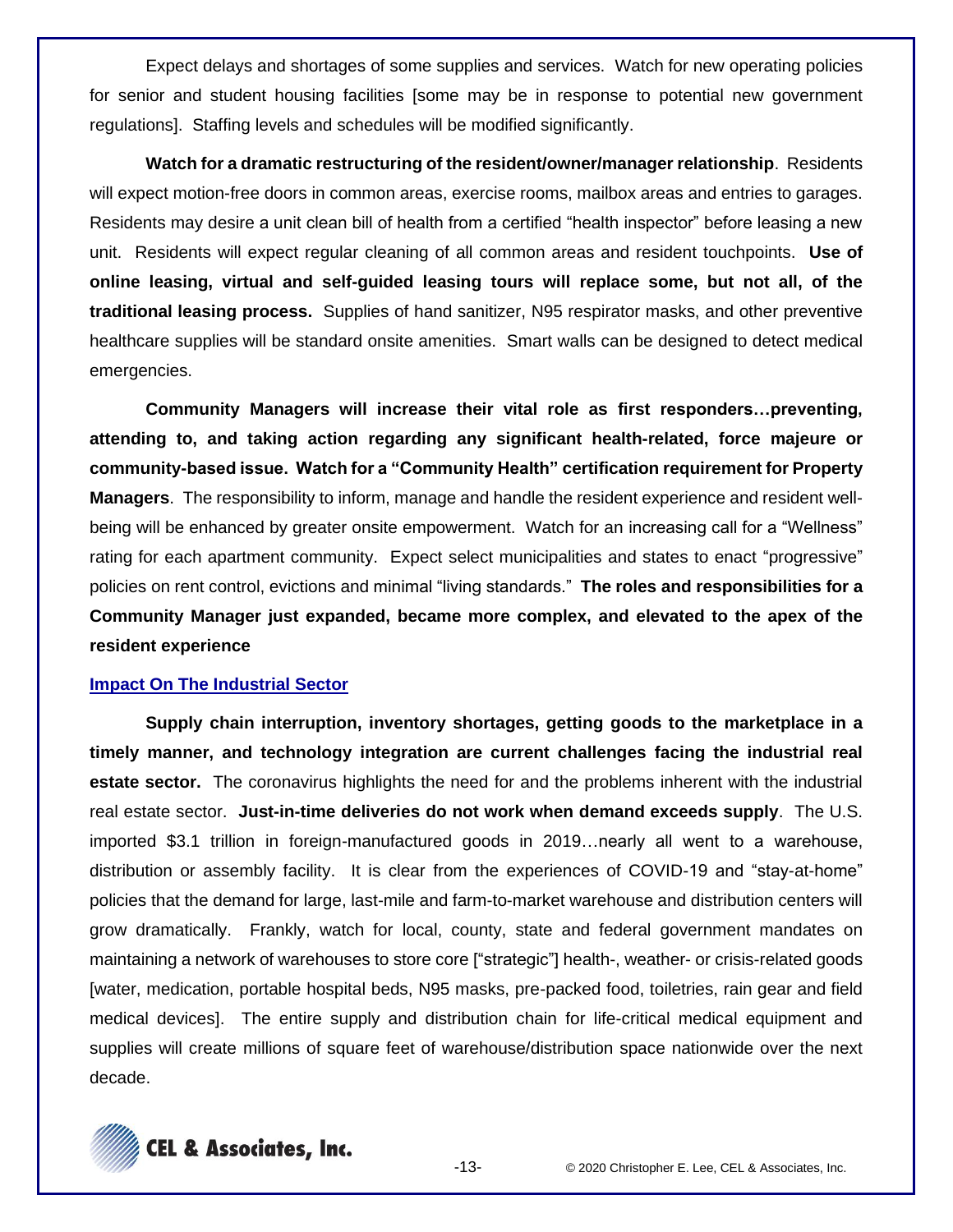The U.S. imported \$452 billion in goods from China in 2019. COVID-19 has upset the trading relationships with many countries, as according to recent studies the "lifespan" of the coronavirus on a surface can linger for 72 hours or more [less on some surfaces]. **However, getting goods and supplies to market mandates more not less warehouse distribution facilities**. Amazon, a leader in receiving and shipping goods, has watched its stock rise dramatically from a low of \$1,676 on March 12, 2020 as a result of online shopping. Getting goods to Americans constrained by travel and congregating restrictions has placed a greater value on online sellers of those goods. Why visit a store or shopping center with the inherent risk of exposure to COVID-19, or any future pandemic or act of nature, when you can shop in the comfort and safety of your home?

**Over the next decade, watch for the development of larger, last-mile and cold storage warehouse/distribution facilities to soar**. Supply chain resilience will be highly valued. The nearly 17 billion square feet of industrial space could experience demand for another 1 billion square feet well before 2030. Watch for more, not less, demand for warehouses to improve inventory control, store emergency medical supplies/equipment and provide better and prompt consumer access to goods. Watch for robotics to further take over the movement of goods within a warehouse facility. Watch for an increase in "bringing home" critical manufacturing sectors for the well-being of Americans [e.g., pharmaceuticals and healthcare devices, diagnostic machines, and vaccines]. The coronavirus exposed the vulnerabilities in the supply chain for critical healthcare goods. **Over the next decade, watch for an increase in new manufacturing facilities for those critical health-related goods**. In addition, the replacement of "old" warehouse distribution facilities with 36- or perhaps 40-foot ceiling heights will create new investment opportunities.

The industrial real estate sector, as a result of COVID-19, further strengthened its vital national, state and local role in the critical web of manufacturing, assembling, distribution and warehouse providers.

## **Impact On The Entertainment & Hospitality Sector**

The obvious short-term, devasting financial and economic impact on companies who employ, real estate enterprises who serve, and communities who depend on **the entertainment and hospitality sector will likely take 12 – 18 months to recover, and 36 – 48 months to recapture what was lost during COVID-19.** Americans will return to this sector, but will likely: [1] limit international travel; [2] choose pay-per-view options rather than attending a sporting event; [3] utilize video conferencing technology rather than attend conventions or industry meetings [video conferencing has jumped 300%]; and [4] will "stay away' from venues that have the highest propensity for exposure to real or potential viruses [online gaming has increased 400%]. The following list highlights some of the venues and the number of facilities nationwide. No geographic area of the U.S. is immune from the "shut down."

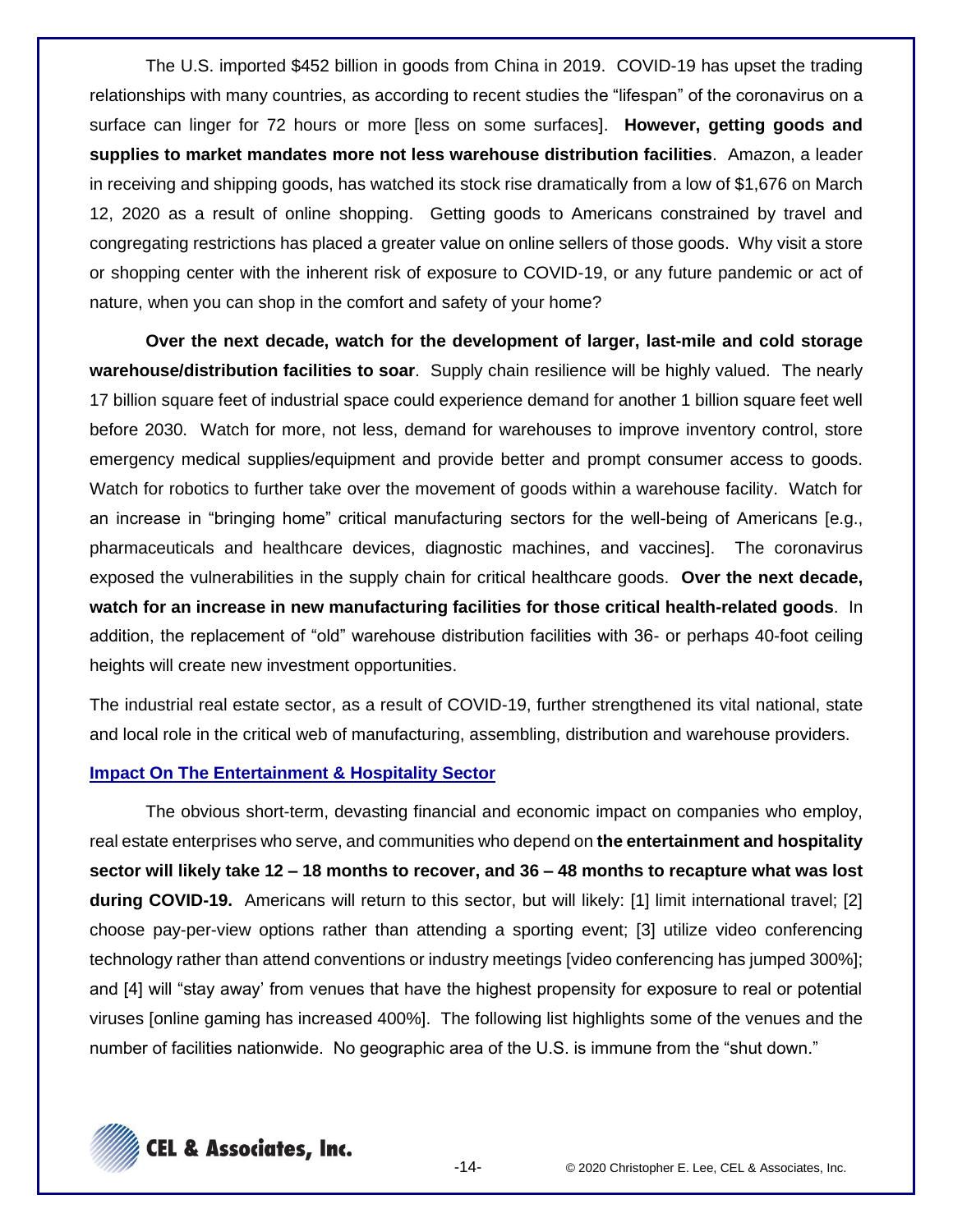## **COVID-19 Sector Impact**

➢ Orlando Theme Parks [10] ➢ State-Sponsored Hall of Fame Facilities ➢ NFL Stadiums [32…17 million visitors] ➢ National Soccer HOF, Frisco, TX ➢ Golf Courses [15,372] ➢ Country Music HOF, Nashville, TN ➢ Ski Resort [476] ➢ Libraries [116,867] ➢ Cruise Ship Ports [30 million passengers] ➢ Major Marathons [685] ➢ Museums [35,000] ➢ Amusement Parks [400] ➢ Movie Theaters [40,000…1.3 billion tickets] ➢ Live-Performance Theaters [3,533] ➢ College & University Venues [5,300]  $\triangleright$  Casinos [1,000] ➢ Factory Tours [558] ➢ Rock & Roll HOF, Cleveland, OH ➢ Campgrounds [13,000] ➢ National Parks [419] ➢ MLB Stadiums [30…70 million visitors] ➢ NBA Arenas [30…22 million visitors] ➢ Presidential Libraries [13] ➢ National Heritage Sites [20] ➢ National Monuments [199]  $\triangleright$  State Parks [10,234] ➢ Coffee Shops [35,616] ➢ Washington D.C. Attractions ➢ Indianapolis 500 ➢ South By Southwest Festival, Austin, TX ➢ Coachella Festival, Indio, CA ➢ Burning Man Event, Black Rock City, NV ➢ National Football HOF, Canton, OH ➢ Baseball HOF, Cooperstown, NY ➢ World Golf HOF, St. Augustine, FL ➢ Basketball HOF, Springfield, MA ➢ Spas [20,000…190 million visitors] ➢ Convention Centers [255]

Source: CEL & Associates, Inc., published reports based on available data.

In addition, more than 54,700 hotels containing over 5.3 million guestrooms serve more than 1.1 billion guest nights annually in the U.S. The hospitality industry [\$218 billion annual revenues] employs over 2.3 million workers. The combined leisure and hospitality industries employ nearly 17 million workers. RevPar, because of COVID-19, is expected to decrease 50% - 55% in 2020. Over 750,000 people are employed in the casino industry [409,000 of whom are employed in Nevada].

There are nearly 661,000 restaurants in the U.S. employing nearly 15.1 million workers. Restaurant sales have dropped 47%, and that number is expected to grow even larger. Seventy percent [70%] of restaurants have laid off employees. The devastating impact of COVID-19 on the entertainment and hospitality sector has been equally challenging to owners of real estate who lease space or own these facilities. CEL & Associates, Inc. projects **that full recovery within this sector will take four – six years to return to historical norms and seven – 10 years to recapture what was lost in the greatest of all recessions.**

## **Closing Comments**

Thomas Paine wrote, **"These are the times that try men's souls. …the harder the conflict, the more glorious the triumph."** These are, indeed, challenging times as we navigate through uncharted waters…with an uncertain ending. While the outcome is currently uncertain, the resolve is high and the resistance unmatched. We will get through this. The real estate industry never will be

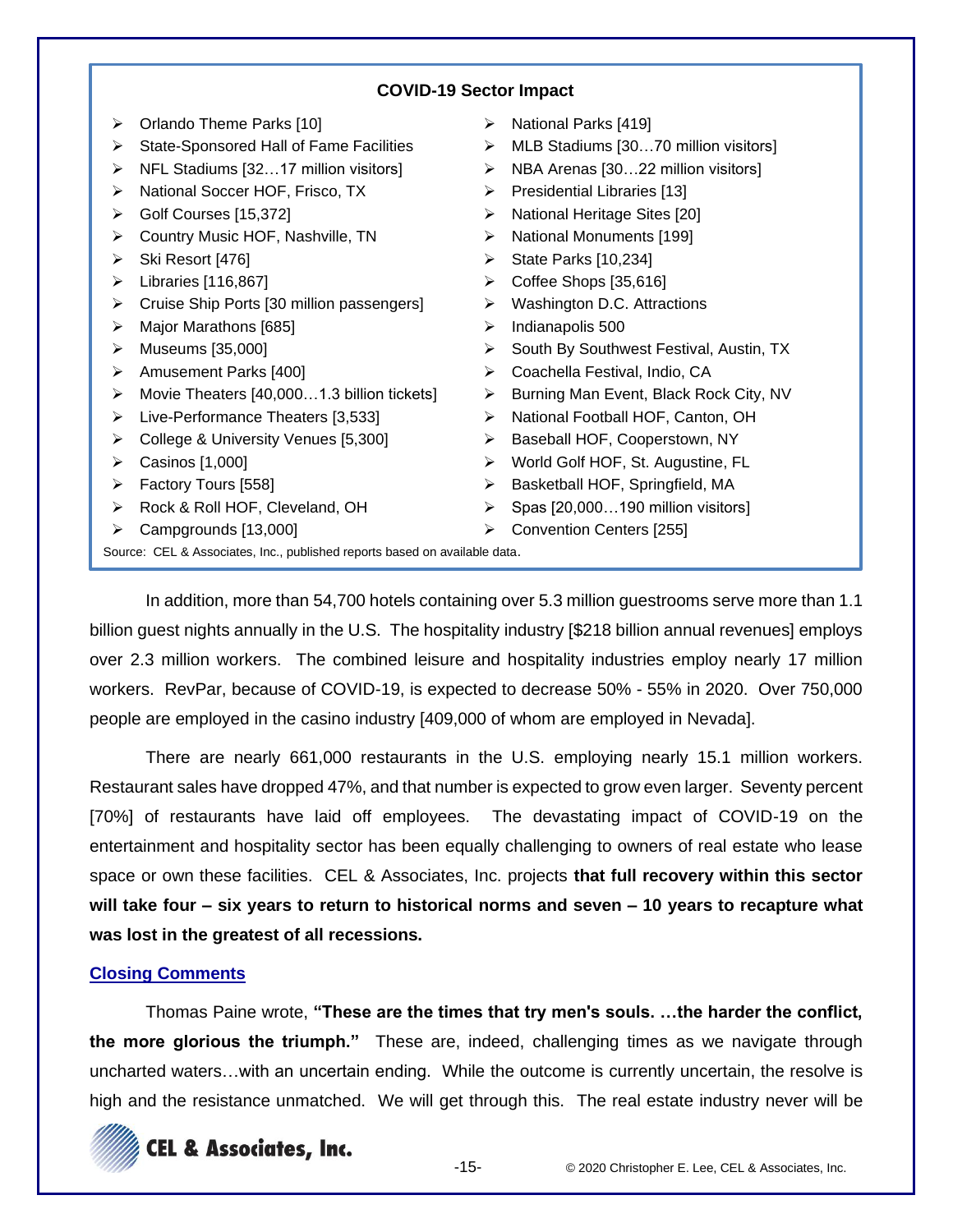able to "go back to the way it was"…it can only look forward to the "way it is." **The real estate industry is the foundation of America's heritage and the unfinished business of society.** For centuries, real estate has created, [re]shaped and enhanced America's towns and cities. **Real estate has been the fulcrum from which a society bands together** for common causes, interests and values. Going forward, **the real estate industry must transform itself from a reactor to change or events...to a creator of a better tomorrow. Going forward, "If you want something you once had, you will need to do something you have never done." Welcome to the New Normal…2020 will be the Year That Changed Everything!**

Regards,

Christopher Lee Editor

*Note: This report has been prepared by CEL & Associates, Inc., who retains all rights to its content. This report may not be reproduced, distributed, and/or used in presentations or offering/fund raising prospectus/memorandums, and/or used in communications, speeches and/or presentations in its entirety or in parts without the prior written consent of CEL & Associates, Inc. You may reproduce/distribute and/or share this article with friends, colleagues and associates. Opinions and forecasts contained in this, prior and future articles may change without notice. The author encourages readers to offer comments, feedback and recommendations for further enhancement to [newsletter@celassociates.com](mailto:newsletter@celassociates.com)*

#### **SPREAD THE WORD**

If you enjoy reading *Strategic Advantage* and *Leadership Conversation*, and have benefited or received value from our insights and recommendations over the past 25 years, perhaps your friends, business associates, other members of your team or industry peers will also enjoy it.

You can provide them with an individual subscription by several options:

- Click here: **http://newsletter.celassociates.com** and fill in their contact info or forward this link to them
- If for multiple people, send us an email with a list of their individual contact info and email address

Today there are over 12,000 readers of Strategic Advantage…spread the word.

*Give Us Your Opinion:* We want to hear from you and to have future issues reflect your needs and questions. Please email your comments, ideas, suggestions and insights to newsletter@celassociates.com.

*For More Information:* For more information regarding our services (Strategic Planning, Compensation, Opinion Surveys, Benchmarking, Performance Improvement, Succession Planning and Governance/Management), please email us at newsletter@celassociates.com or call 310.571.3113.

*To Subscribe:* To subscribe to CEL & Associates, Inc. and Christopher Lee's *Strategic Advantage* newsletter with ongoing insights, opinions and forecasts regarding issues, trends and opportunities within the real estate industry, please email us at newsletter@celassociates.com with *"Subscribe"* in the Subject line and provide your full contact information.

*To Change Your Contact Information***:** Please email us at newsletter@celassociates.com with *"Change Contact Information"* in the Subject line and include your new contact information.

**Disclaimer:** The opinions, forecasts, information and insights presented in this article are of a general nature and do not constitute the provision of investment, management or economic advice to any person, organization or governing board, and this article does not contain any recommendation(s) to buy, sell and/or invest in any security, real estate asset, fund or adopt as an element of any investment strategy. Opinions and forecasts expressed herein are subject to change without notice. Relevant information was obtained from sources deemed reliable. Such information is not guaranteed as to its accuracy.